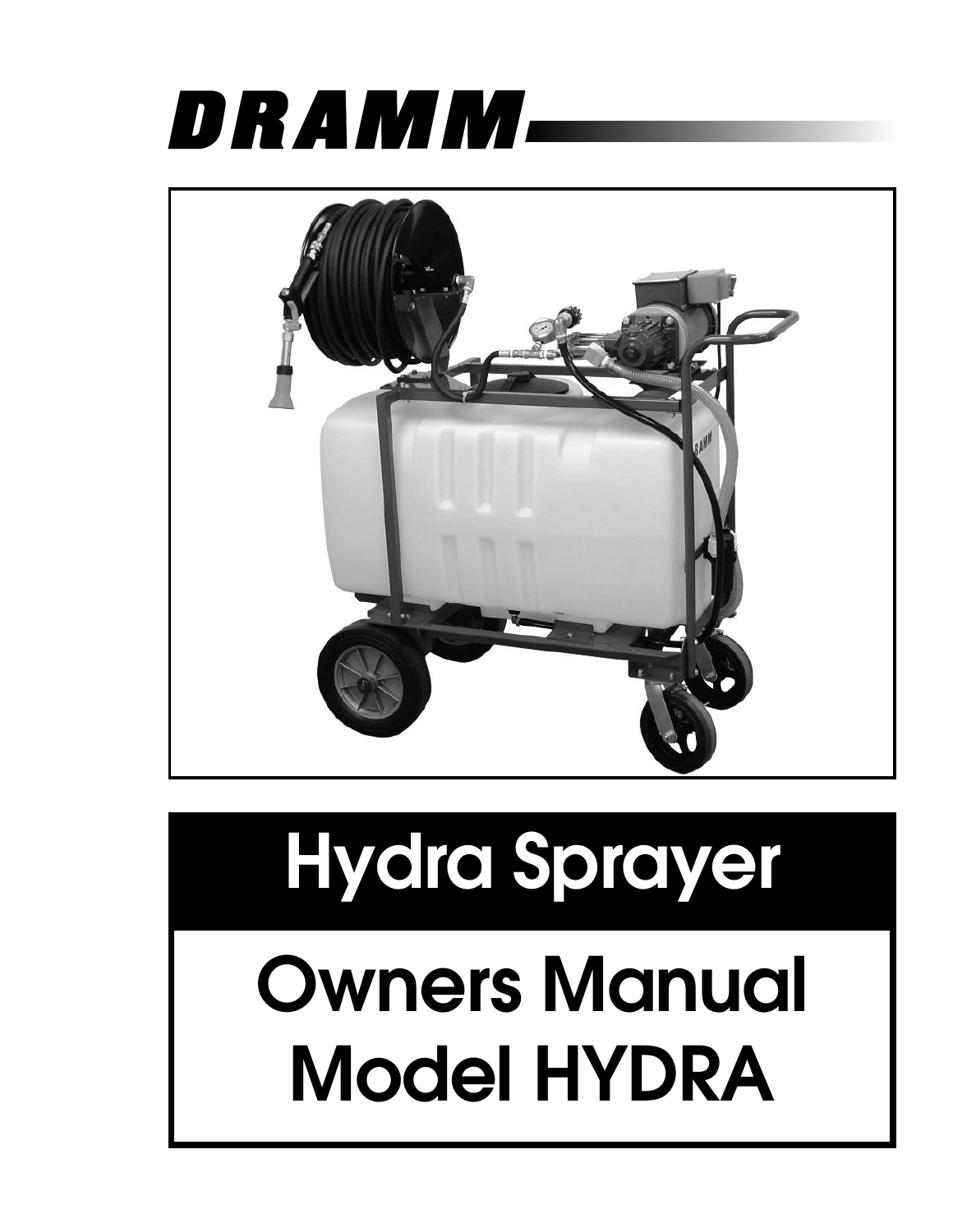# **Table of Contents**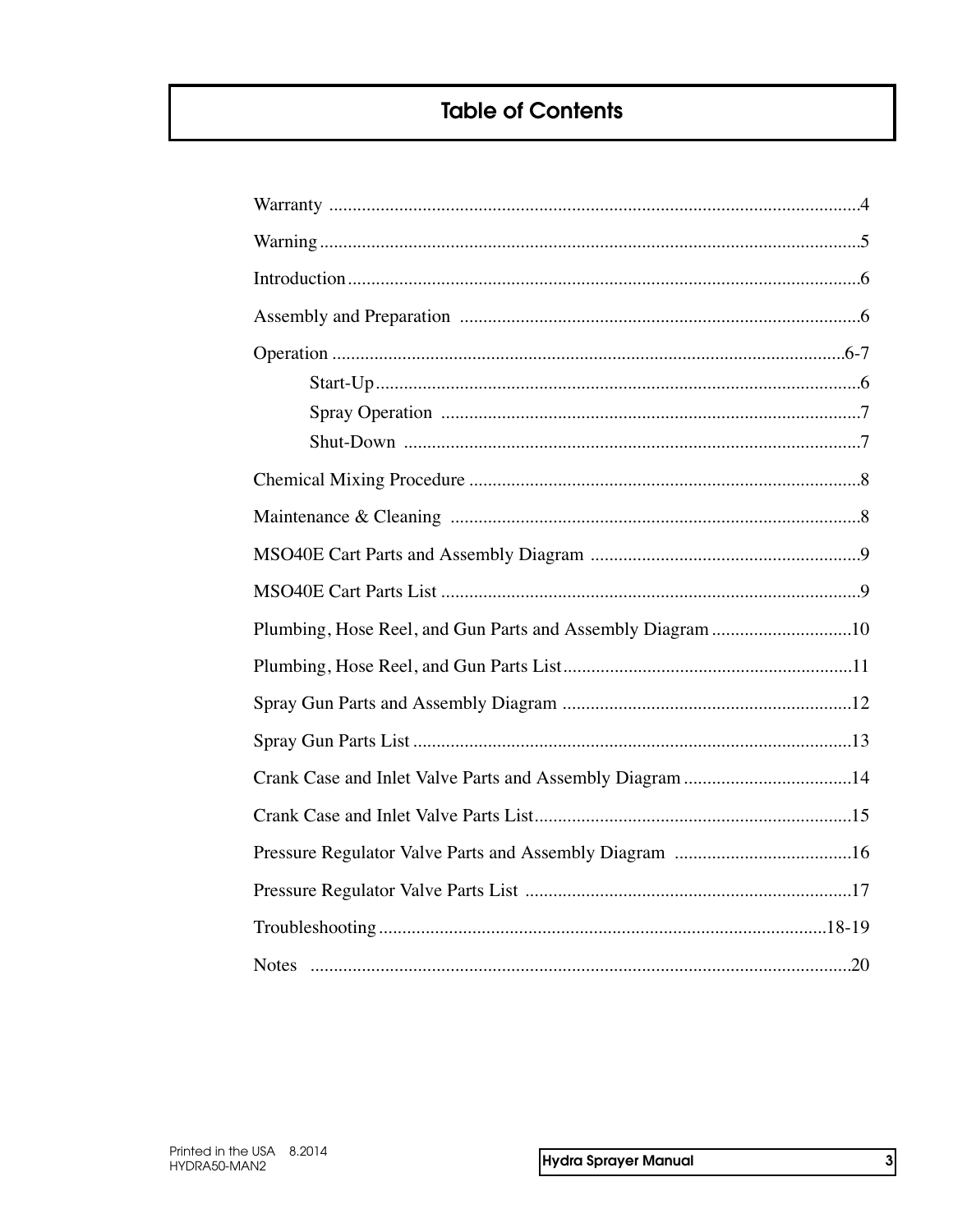# DRAMM **Hydra MultiSpray Hydraulic Sprayer Model: HYDRA**

120 Volt 60 HZ 11.4 AMPS

\_\_\_\_\_\_\_\_\_\_\_\_\_\_\_\_\_\_\_\_\_\_\_\_\_\_\_\_\_\_\_\_\_\_\_\_\_\_\_\_\_\_\_\_\_\_\_\_\_\_\_\_\_\_\_\_\_\_\_\_\_\_\_\_\_ Serial Number

# **Limited Warranty**

 Dramm Corporation warrants, to the extent of the purchase price, that the Hydra Sprayer, model MSO40, will be free from defects in materials and workmanship to the original purchaser for a period of six months. Parts subject to wear are not covered under this limited warranty. Defects or damages due to the misuse, non-observance of safety standards, or non-observance of EPA chemical guidelines are not covered under this limited warranty. Please read and follow the instructions and heed warnings stated in the operating manual and on the Hydra Sprayer, model MSO40.

 Dramm Corporation makes no other further warranty, expressed or implied, and all other or further warranties, including any warranties of merchantability or fitness for a particular purpose are expressly excluded.

 In no event shall the manufacturer(s) or Dramm Corporation be liable for loss of product, profit or any other special, incidental or consequential damages including, but not limited to, plant damage, property, or persons.

 Dramm Corporation makes no warranty, expressed or implied, in regard to the efficacy of any pesticide or other chemical which may be applied using the Hydra Sprayer.

 This warranty begins on the date of original purchase. This warranty is void if there is no proof of purchase or warranty registration on file. Mail the warranty registration card to the Dramm Corporation and keep the bill of sale or invoice. If warranty service is required, please include a written description of the equipment malfunction, a return address and telephone number. The Hydra Sprayer, model HYDRA, must be thoroughly cleaned of all chemical residue and sent prepaid to:

> Hydra Sprayer Service c/o Dramm Corporation 2000 North 18th Street Manitowoc, WI 54220

920.684.0227 information@dramm.com • www.dramm.com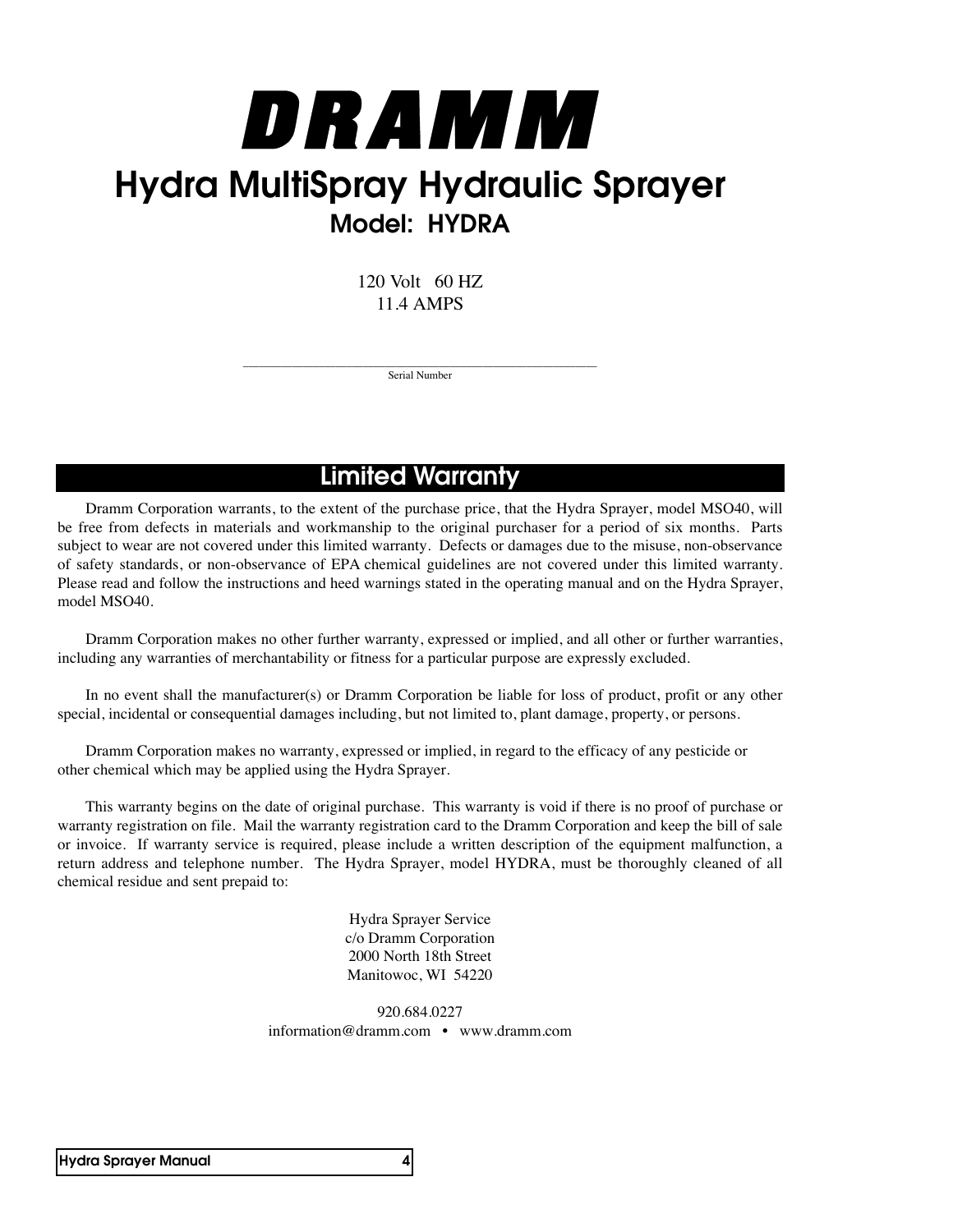# WARNING **Hyd ra M ultiS p ray Model: HYDRA**

- Use only 120 volt electrical outlets.
- Use only 3-pronged grounded extension cords and receptacle boxes.
- Keep all electrical connections away from liquids.
- Clean after every use with warm soapy water and then rinse with clean water.
- Wear protective clothing; respirator, hood, gloves and boots when mixing and spraying chemicals.
- Do not spray into the wind. Avoid the drift of solution sprays.
- Do not direct the spray or spray gun at yourself or anyone else.
- Be certain all hoses and connections are secure prior to using the Heavy Duty Sprayer.
- Avoid dry operation, since the spray solution acts as a pump lubrication.
- Relieve the pressure before removing the hoses or spray gun.
- Apply all chemicals according to EPA Guidelines.
- Store in a clean, dry location– away from children and unauthorized personnel.
- Remove all hoses and drain the pump prior to storage.
- Do not drag the hoses over sharp objects or bend excessively.
- Repair or replace all damaged or broken hoses before using the Hydra Multispray.
- Before servicing the unit, disconnect the Hydra Multispray from the power source.
- Do not store mixed chemicals. Use all of the chemical mixture immediately.
- Do not adjust the Pressure Regulator Valve past its stop.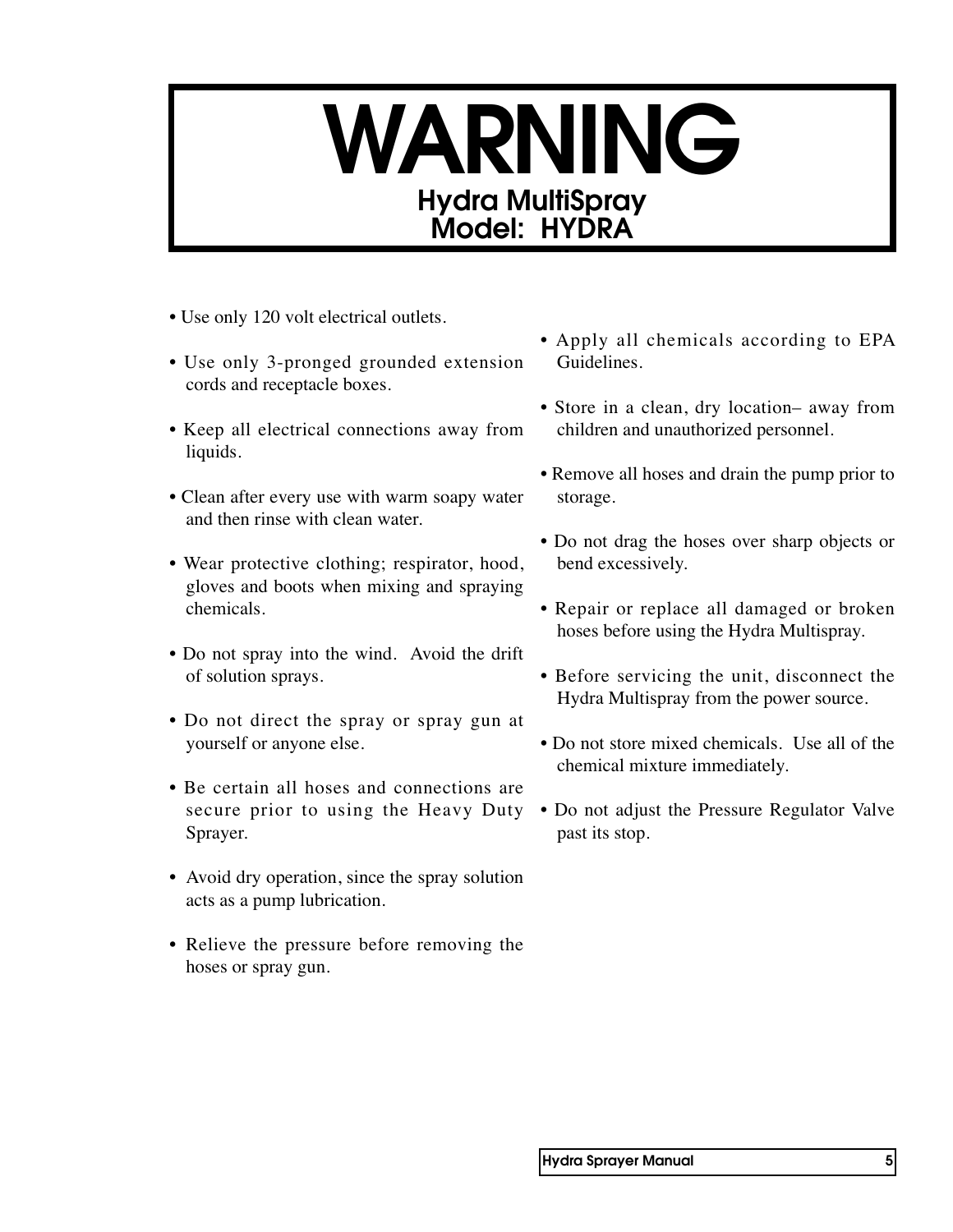### **Introduction**

The Dramm Hydra MultiSpray is a hydraulic sprayer that offers a variety of flow rates with a variety of pressures to allow for maximum flexibility. The Hydra can apply all formulations of chemicals including insecticides, fungicides, Insect growth regulators, plant growth regulators, and disinfectants. The Hydra can output all formulations without damage or corrosion to the pump.

The Dramm Hydra includes a maneuverable 1.5 hp sealed electric motor and a close-coupled pump capable of 4 gpm and 550psi, 50 gallon tank, and cart featuring rear casters, a convex reel with a separate lock and variable drag system, 150 feet of high pressure spray hose, and a variable pattern trigger spray gun.

### **Assembly & Preparation**

Your MS040 Hydra comes to you ready to spray. After removing the sprayer from the crate, check the tank for any additional parts and accessories. Connect the spray gun to the hose using the quick disconnect. Your machine is now ready for use.

#### **START UP**

- 1. Connect the sprayer to a 120 Volt, 60 HZ, 15 amp, grounded circuit using the cord and plug provided. Keep all electrical connections away from liquids.
- 2. Fill the sprayer to the desired level. **Do Not** operate the sprayer empty for more than a few seconds. The water acts as a coolant and lubricant for the pump and damage may occur.
- 3. Start the sprayer with the pressure control knob in the **START** position. (A). **Do Not** attempt to start the sprayer under pressure as this will stall the motor and cause an overload condition.
- 4. After starting the sprayer allow it to run with the pressure control knob in the start position. This will remove any air from the system, which can harm the pump.

**NOTE:** If an extension cord is used it should be made of 14 AWG wire or larger and should not exceed 100 Feet in length.

**CAUTION:** Keep all electrical connections away from liquids. Use only three–pronged grounded receptacles and extension cords.



#### *NOTE*

- *• Always start and shutdown your sprayer with the pressure regulator in the START (priming) position.*
- *• Keep inlet filter clean.*
- *• Always rinse the tank and flush the pump with clean water after each use.*

#### **Hydra Sprayer Manual 6**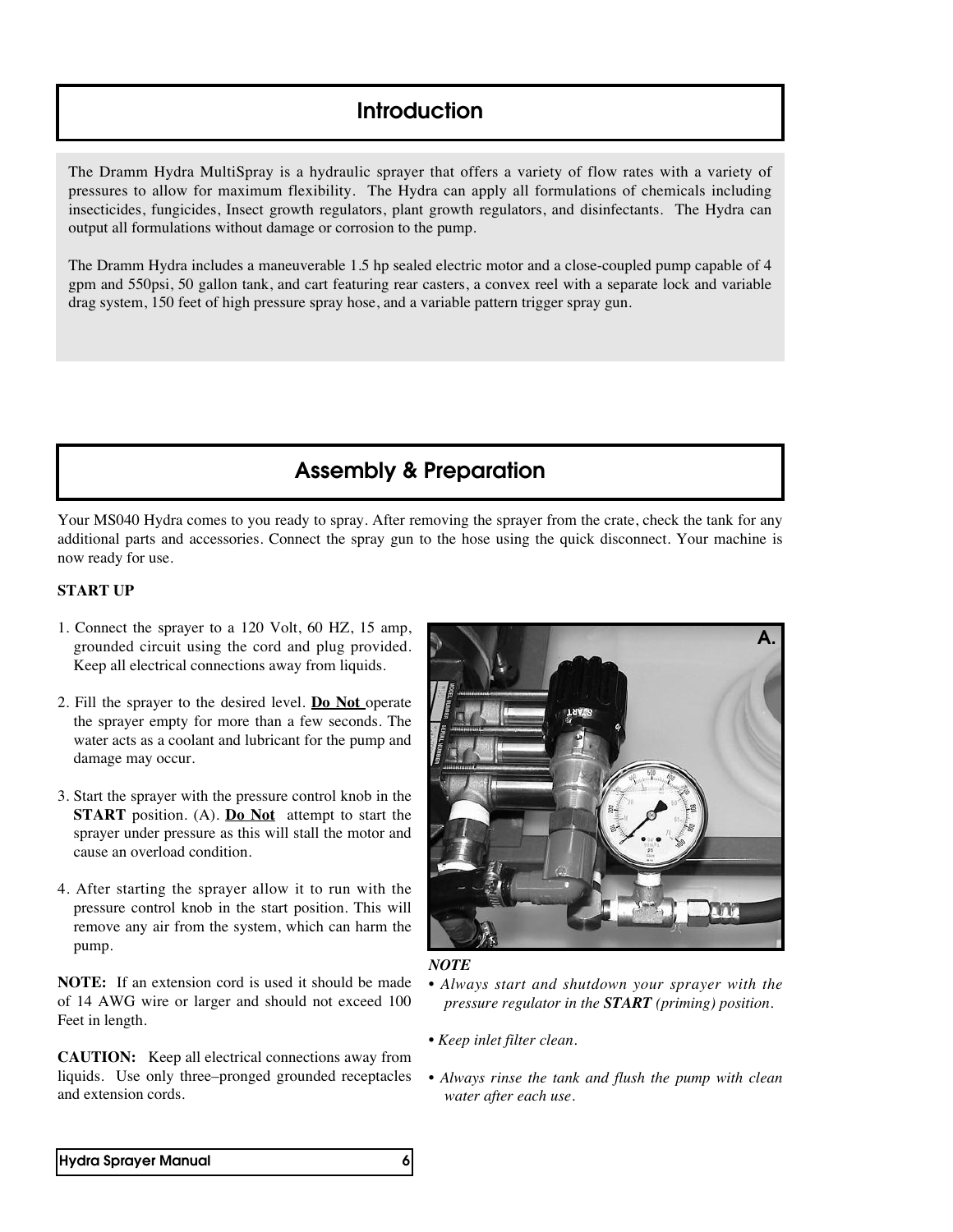# **Operation**

#### **SPRAY OPERATION**

- 1. After following the start up, to increase the spray pressure, turn the pressure control knob to the desired setting. (B) You may use any of these settings for spraying, as the unit will operate properly at all settings.
- 2. To begin spraying, pull the lever to the gun. A latch is provided to hold the level open to reduce operator fatigue. (C)

**CAUTION**: **Do not direct the spray at yourself or others, as injury may occur. On higher pressure settings, the spray stream may cut or inject spray under your skin. Always wear proper personal protective gear when spraying.**

- 3. Spray Pattern: Adjustment of the spray pattern is made using the lever on the side of the gun. The pattern will adjust from a straight stream to a fine cone mist. (D)
- 4. Hose Reel: The Hydra MultiSpray comes standard with a variable drag lockable hose reel. The reel may be locked in position to prevent the hose from unwinding further than wanted. (E) The variable drag on the reel places variable tension on the reel to prevent freewheeling of the reel during unwinding. The drag has a lever to activate it. A nut allows for tension adjustment. (F)

#### **SHUT-DOWN**

- 1. After spraying until the tank is empty, turn the unit off.
- 2. Add clear water to the tank. Start the machine and spray until empty flushing out the pump hose and gun.
- 3. Clean any residue from the unit.
- 4. Return the regulator to the **START** position.
- 5. Store the unit in a clean dry place.
- 6. **Do Not** allow the unit to freeze as any water left in the unit will expand and damage the machine.









**Hydra Sprayer 7**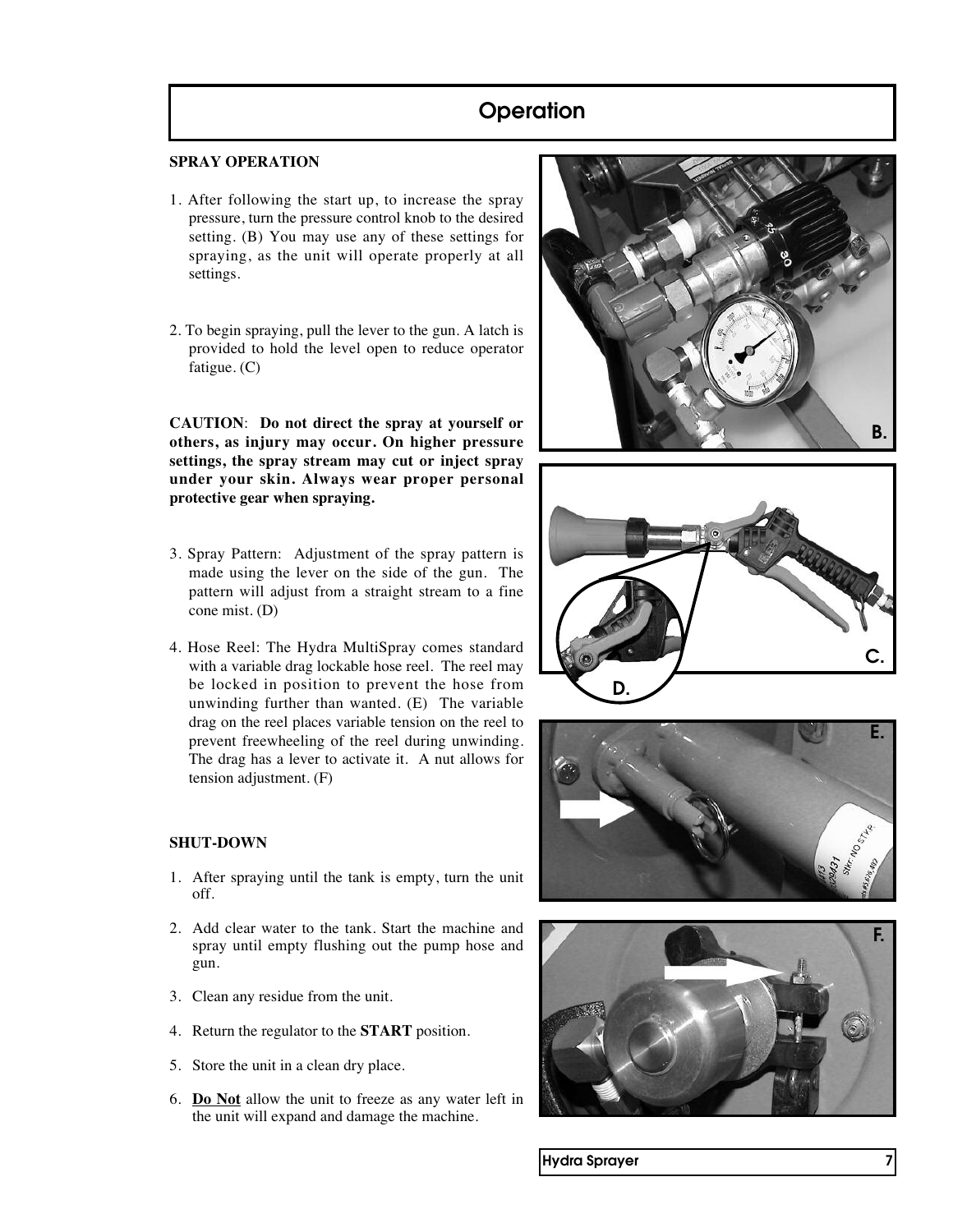# **Chemical Mixing Procedure**

- 1. Fill the sprayer tank at least 3/4 full with water *ONLY*.
- 2. Dilute (mixing to dissolve) chemicals with water in a 5 gallon bucket. Never put concentrated chemical formulations directly into the tank without diluting with water.
- 3. Start sprayer with pressure regulator in **START** (priming) position to beginagitation process prior to adding chemical to sprayer tank.
- 4. Pour chemical and water mixture (slurry) into the sprayer tank, filled 3/4 full of water, after agitation has begun.

# **Maintenance & Cleaning**

- 1. **Periodically check the pump oil level** (G) If it is below the indication add oil though the filler (H). Use 10 w 30 oil, preferrably non-detergent.
- 2. **Periodically lubricate the grease fittings on the wheels** (I &J) with a good grade of bearing grease to extend the wheel bearing life.
- 3. **Replace the spray gun tip every season.** As the hole in the tip gets larger the spray pressure drops and degrades the quality of the spray. (K)
- 4. **Thoroughly clean the in-line filter, tank and machine on a weekly basis.** (L)
- 5. To drain tank, rotate the drain valve (M) 180° until the arrow on the valve handle indicates the direction of flow is out the drain hose. **\*After draining, turn the valve back to the Spray position. This ensures that upon refilling the tank- the chemical will not drain out of the unit.**







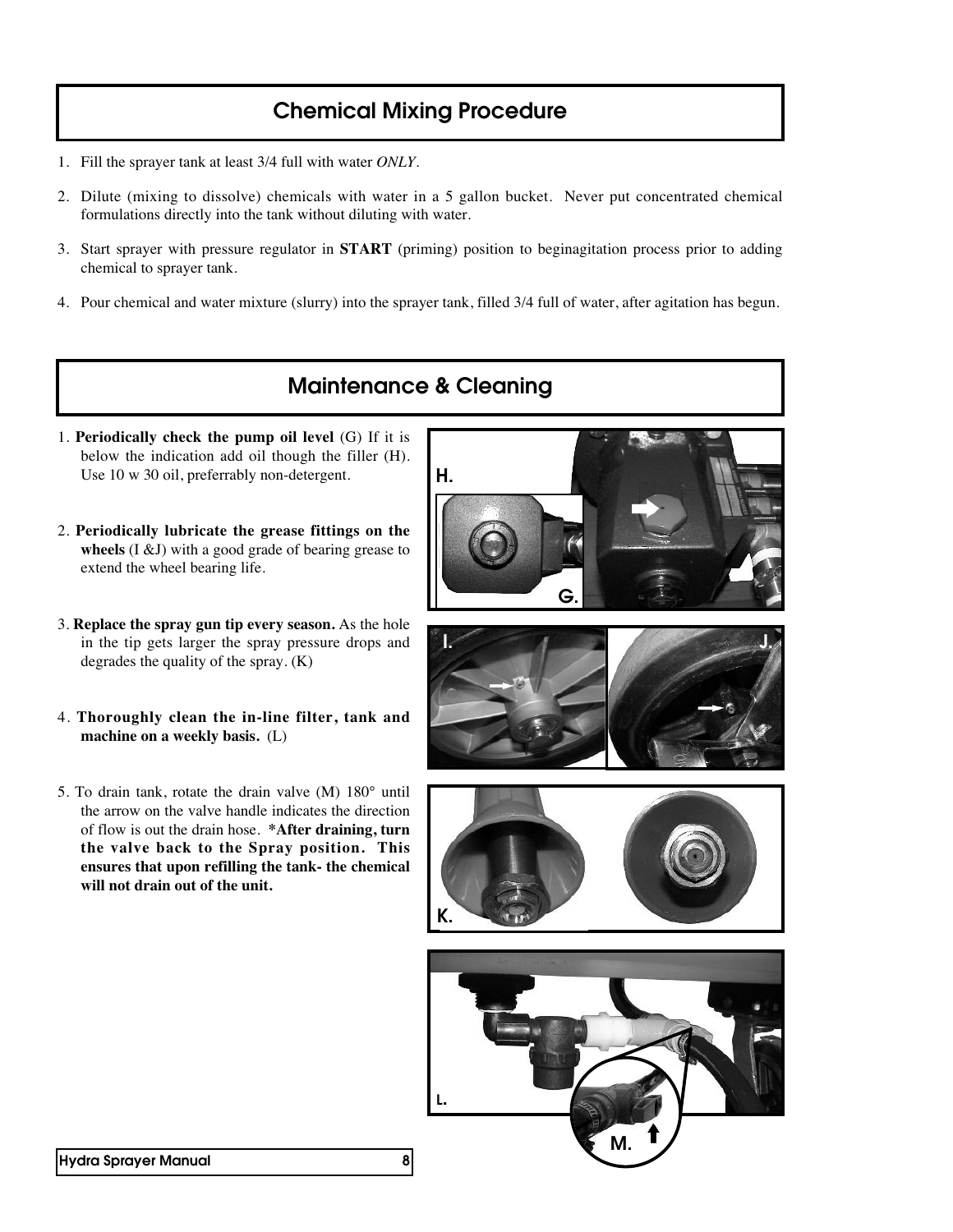# **MSO40E Cart Assembly**  $\overline{3}$ Ī  $\overline{2}$ Ī  $\mathbf{I}$ 4 5 I Ï 0

 $\frac{6}{2}$ 

| <b>ITEM #</b> | PART #        | <b>DESCRIPTION</b>        | <b>QUANTITY</b> |
|---------------|---------------|---------------------------|-----------------|
|               | 30CS820RSWB30 | Hood Cap                  |                 |
| 2             | D10924        | <b>Reel Mount Bracket</b> |                 |
| 3             | D11150        | <b>Reel Mount</b>         |                 |
| 4             | D11191        | Cart Frame                |                 |
| 5             | D11194        | <b>Handle Assembly</b>    |                 |
| 6             | SN1230        | 12 X 3 Wheel              |                 |
|               | SP0045-AS     | 40 Gallon Tank            |                 |

 $\overline{2}$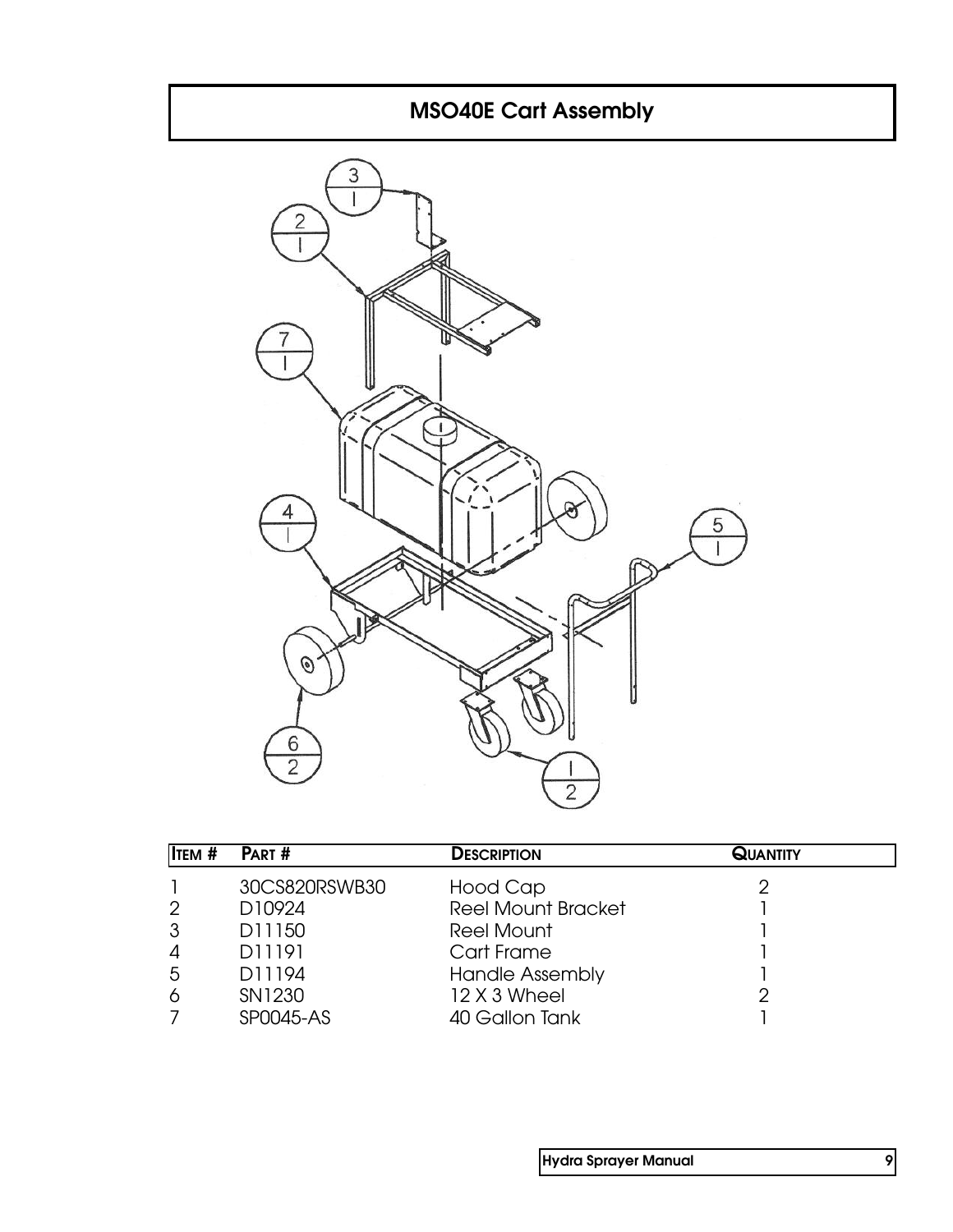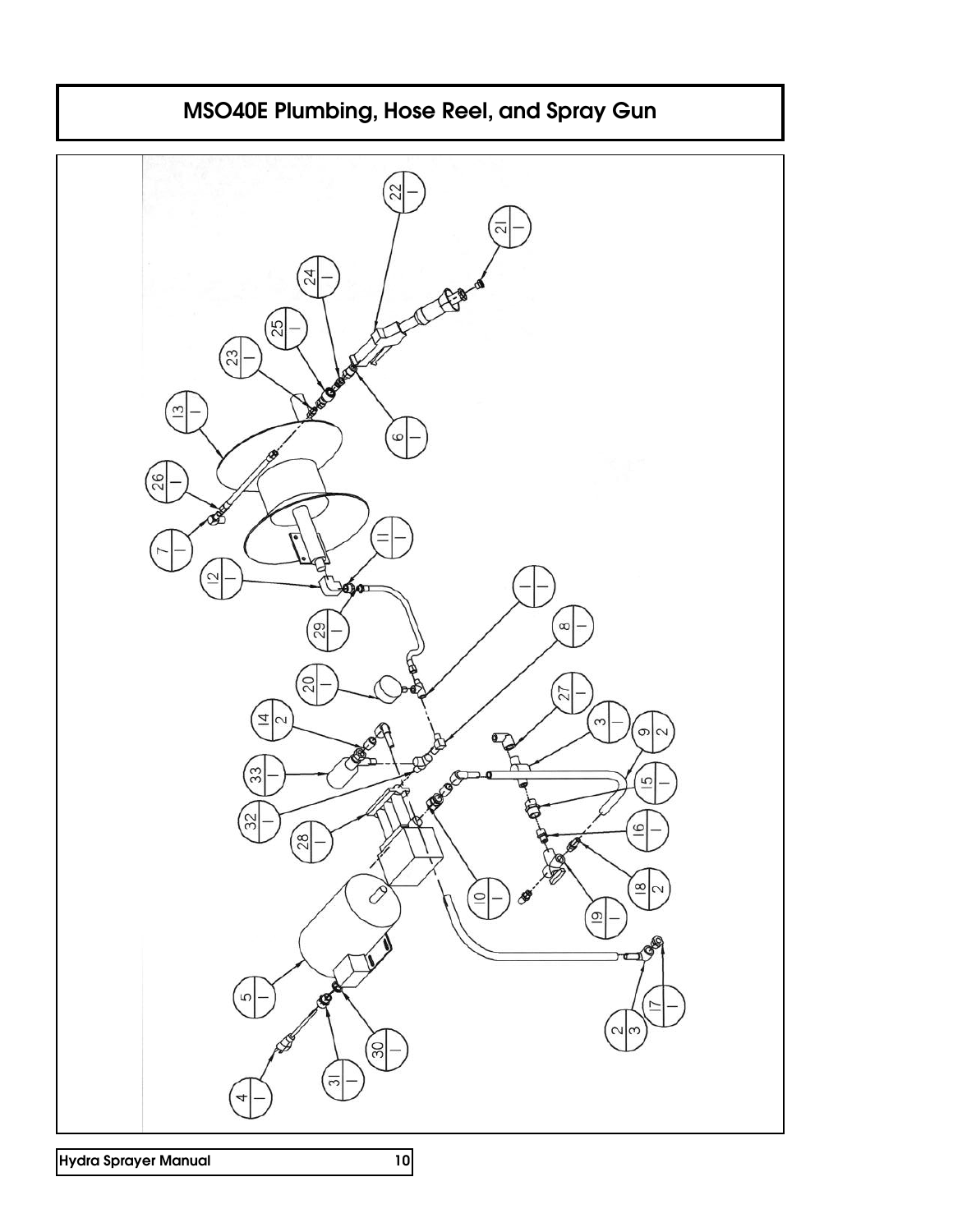|               | Plumbing, Hose Reel, and Spray Gun Parts List Model MSO40 |                                           |                 |  |  |
|---------------|-----------------------------------------------------------|-------------------------------------------|-----------------|--|--|
| <b>ITEM #</b> | PART #                                                    | <b>DESCRIPTION</b>                        | <b>QUANTITY</b> |  |  |
| $\mathbf{I}$  | 127-B-04                                                  | 1/4" Male Run Tee                         | 1               |  |  |
| $\sqrt{2}$    | 1407-005                                                  | Elbow 1/2 MNP5 X 1/2 BARB                 | $\mathfrak 3$   |  |  |
| 3             | 14297-1                                                   | <b>Filter Housing</b>                     | 1               |  |  |
| 4             | 174121913-12'                                             | <b>Beldon Cord Set</b>                    |                 |  |  |
| 5             | 56B17F540                                                 | 1.5 HP Motor                              |                 |  |  |
| 6             | 24SA 08X04                                                | <b>Reducing Nipple</b>                    |                 |  |  |
| 7             | 25A-06X04                                                 | 1/4" Elbow                                |                 |  |  |
| 8             | 25A-06X04                                                 | 3/8 X 1/4 Elbow                           | 1               |  |  |
| 9             | 2T05R0812                                                 | 1/2 ID Hose                               | $\overline{2}$  |  |  |
| 10            | 42047                                                     | 3/4 X 1/2 Coupling                        | 1               |  |  |
| 11            | 42060                                                     | Bushing 1/2MPT X 1/4 FPT                  | 1               |  |  |
| 12            | 42070                                                     | 1/2 Elbow                                 | 1               |  |  |
| 13            | 4413-B                                                    | <b>Hose Reel</b>                          | 1               |  |  |
| 14            | 46971                                                     | Nipple 1/2 Brass Close                    | $\overline{2}$  |  |  |
| 15            | 48335K142                                                 | 1/2 X 3/8 Reducing Nipple                 | 1               |  |  |
| 16            | 48335K162                                                 | <b>Reducing Nipple</b>                    | 1               |  |  |
| 17            | 48335K205                                                 | <b>Bushing</b>                            | 1               |  |  |
| 18            | 5372K124                                                  | <b>Reducing Nipple</b>                    | $\overline{2}$  |  |  |
| 19            | 629-6F6F6F-B                                              | 2 Way PFC Drain Valve                     | 1               |  |  |
| 20            | 7211                                                      | Gauge - 0-1000 PSI                        |                 |  |  |
| 21            | 8278005                                                   | Spray Tip                                 |                 |  |  |
| 22            | 8284002                                                   | Geo 400 Spray Gun                         |                 |  |  |
| 23            | 896-WM                                                    | 1/4 M to M Fitting                        |                 |  |  |
| 24            |                                                           | FD45--1004-0404 MQD Quick Disconnect Male |                 |  |  |
| 25            | FD45--1005-0404 FQD                                       | <b>Female Quick Disconnect</b>            |                 |  |  |
| 26            | Hose Assy                                                 | 150' Hose                                 |                 |  |  |
| 27            | M412-005                                                  | 1/2 Street Elbow                          |                 |  |  |
| 28            | MSD 40                                                    | MSD 40 Pump                               |                 |  |  |
| 29            | MSO 40 Hose                                               | Hose                                      |                 |  |  |
| 30            | Regal 801                                                 | Gasket                                    |                 |  |  |
| 31            | <b>RSP 106</b>                                            | REMKKEY 1/2" ELECTRICAL CONNECTOR         |                 |  |  |
| 32            | <b>TEE</b>                                                | Tee                                       |                 |  |  |
| 33            | <b>Unloading Valve</b>                                    | <b>Unloading Valve</b>                    | 1               |  |  |

# **Plumbing, Hose Reel, and Spray Gun Parts List Model MSO40**

Г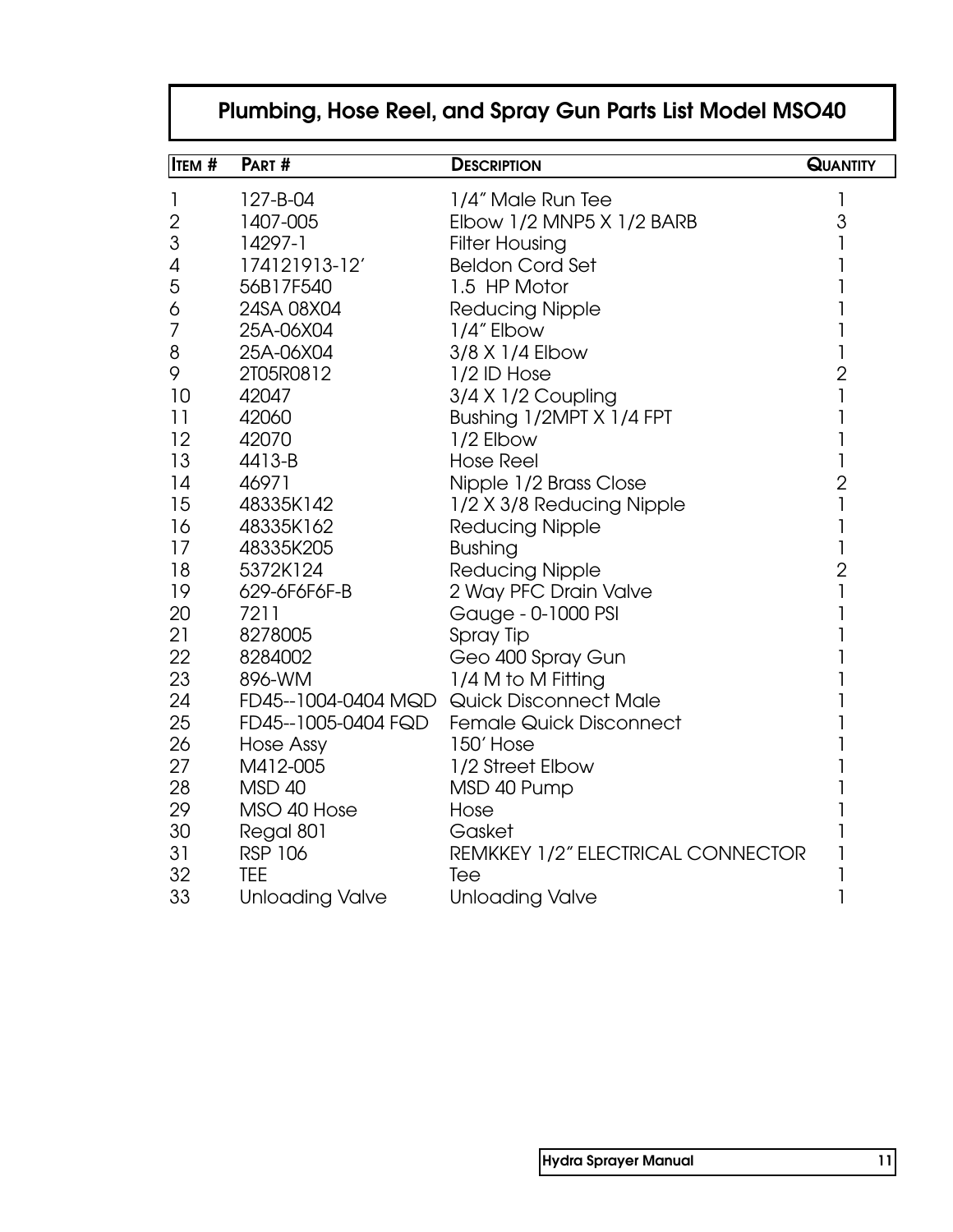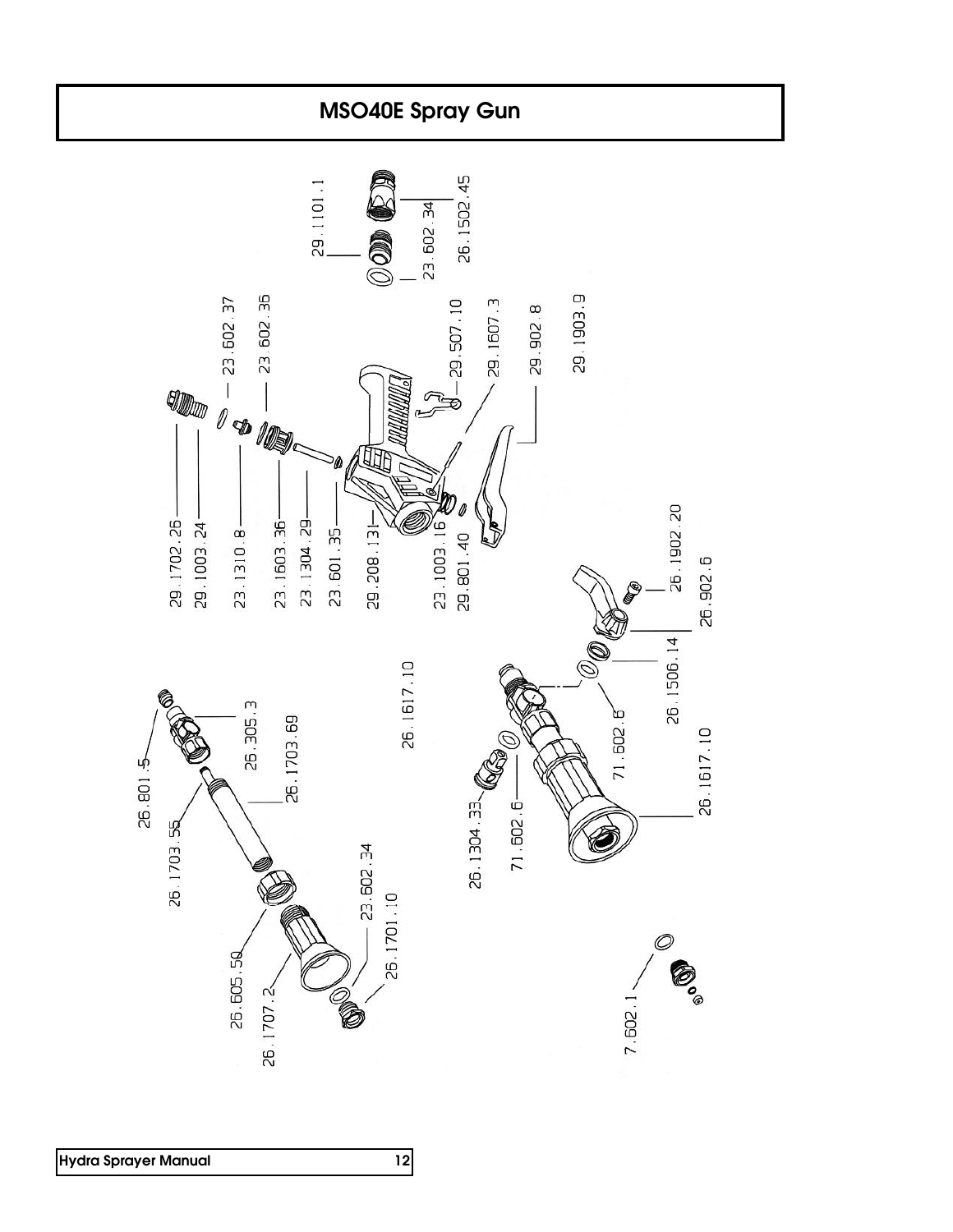# **Spray Gun Parts List Model MSO40**

| <b>PART#</b> | <b>DESCRIPTION</b>                 | <b>QUANTITY</b> |
|--------------|------------------------------------|-----------------|
| 23.1003.16   | <b>Trigger Spring</b>              |                 |
| 23.1304.29   | Push Pin                           |                 |
| 23.1310.8    | Plug                               |                 |
| 23.1603.36   | <b>Flow Regulator Body</b>         |                 |
| 23.602.34    | O-Ring                             | $\overline{2}$  |
| 23.602.36    | O-Ring                             |                 |
| 23.602.37    | O-Ring                             |                 |
| 26.1304.33   | <b>Directional Switch</b>          |                 |
| 26.1506.14   | Spacer                             |                 |
| 26.1617.10   | <b>Complete Flow Tube Assembly</b> |                 |
| 26.1701.10   | <b>Nozzle</b>                      |                 |
| 26.1703.55   | Narrow Pattern Tube                |                 |
| 26.1703.69   | Flow Tube                          |                 |
| 26.1707.2    | <b>Spray Shield</b>                |                 |
| 26.1902.20   | Screw                              |                 |
| 26.305.3     | <b>Spray Pattern Control Body</b>  |                 |
| 26.605.50    | Wing Nut                           |                 |
| 26.801.5     | Spacer                             |                 |
| 26.902.6     | <b>Spray Pattern Control Valve</b> |                 |
| 29.1003.24   | Spring                             |                 |
| 29.1101.1    | <b>Nipple</b>                      |                 |
| 29.1607.3    | Trigger Pin                        |                 |
| 29.1702.26   | Plug                               |                 |
| 29.1903.9    | Complete Trigger Valve Assembly    |                 |
| 29.208.131   | <b>Valve Body</b>                  |                 |
| 29.507.10    | <b>Trigger Locking Clip</b>        |                 |
| 29.801.40    | Stopper                            |                 |
| 29.902.8     | <b>Trigger</b>                     |                 |
| 71.602.6     | O-Ring                             |                 |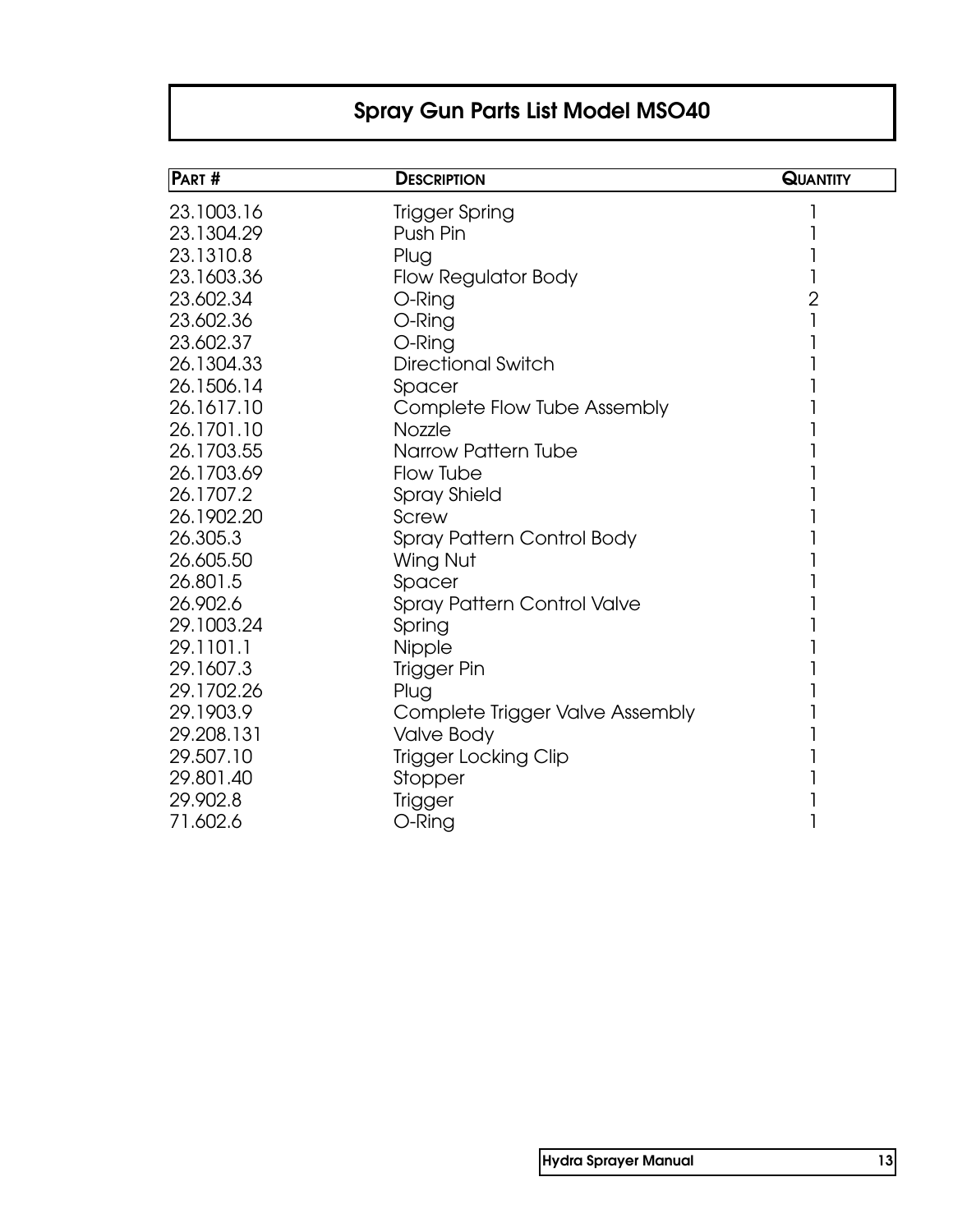# **MSO40E Crank Case and Inlet Valve**

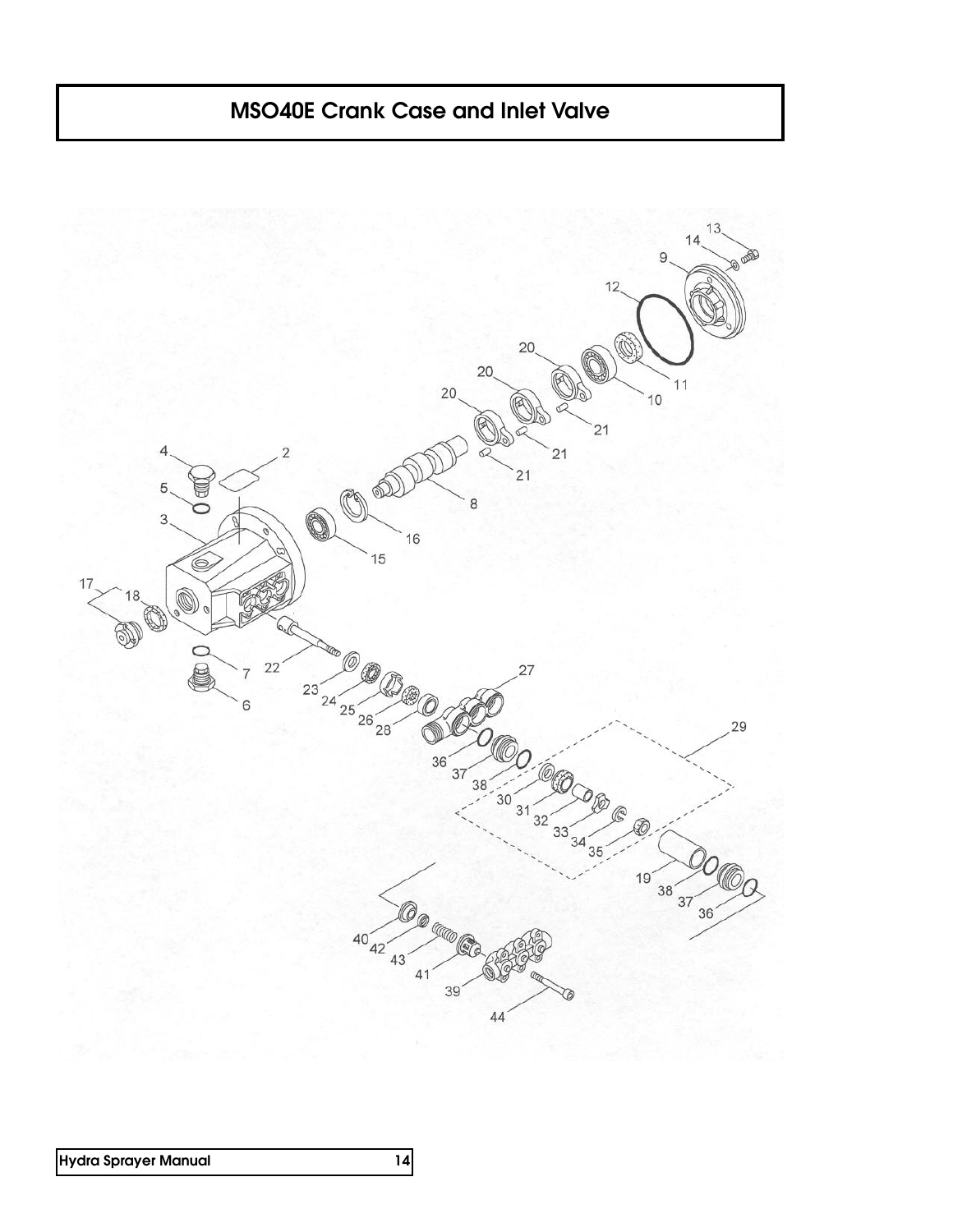# **Crank Case and Inlet Valve Parts List**

| <b>ITEM #</b>    | <b>PART #</b>    | <b>DESCRIPTION</b>          | <b>QUANTITY</b>                              |  |
|------------------|------------------|-----------------------------|----------------------------------------------|--|
| $1 - 1$<br>$1-2$ | 354040<br>546000 | MSD40(5/8IN)<br>Label       | 1<br>1                                       |  |
| $1 - 3$          | 546041           | Crankcase                   | 1                                            |  |
| $1 - 4$          | 044839           | Oil Filler Cap              | 1                                            |  |
| $1-5$            | 014179           | O-Ring                      | 1                                            |  |
| $1-6$            | 044842           | Plug                        | 1                                            |  |
| $1 - 7$          | 014179           | O-Ring                      | 1                                            |  |
| $1 - 8$          | 546772           | Crankshaft                  | 1                                            |  |
| $1-9$            | 044857           | <b>Bearing Case</b>         | 1                                            |  |
| $1 - 10$         | 014488           | Bearing                     | 1                                            |  |
| $1 - 11$         | 044859           | OII Seal                    | 1                                            |  |
| $1-12$           | 014044           | O-Ring                      | 1                                            |  |
| $1 - 13$         | 089551           | <b>Bolt</b>                 | 3                                            |  |
| $1 - 14$         | 150810           | Seal Washer                 | $\ensuremath{\mathsf{3}}$                    |  |
| $1 - 15$         | 015710           | Bearing                     | 1                                            |  |
| $1 - 16$         | 012385           | Snap Ring                   | 1                                            |  |
| $1 - 17$         | 092241           | Oil Gauge Assembly          | 1                                            |  |
| $1 - 18$         | 044428           | Packing                     | 1                                            |  |
| $1 - 19$         | 541811           | <b>Cylinder Pipe</b>        | $\sqrt{3}$                                   |  |
| $1-20$           | 045876           | Connecting Rod              |                                              |  |
| $1-21$           | 016948           | Piston Pin                  | $\begin{array}{c} 3 \\ 3 \\ 3 \end{array}$   |  |
| $1-22$           | 541809           | Piston Pin                  |                                              |  |
| $1 - 23$         | 020017           | Washer                      | 3                                            |  |
| $1 - 24$         | 025461           | Oil Seal                    | $\ensuremath{\mathsf{3}}$                    |  |
| $1 - 25$         | 044869           | <b>Seal Retail</b>          | 3                                            |  |
| $1-26$           | 011402           | Oil Wick                    | 3                                            |  |
| $1-27$           | 545944           | <b>Inlet Manifold</b>       | 1                                            |  |
| $1-28$           | 540670           | U-Packing13                 | 3                                            |  |
| $1-29$           | 639503           | <b>Inlet Valve Assembly</b> | $\sqrt{3}$                                   |  |
| $1 - 30$         | 014122           | <b>Inlet Valve Seat</b>     | $\begin{array}{c} 3 \\ 3 \\ 3 \end{array}$   |  |
| $1 - 31$         | 116121           | Piston Packing              |                                              |  |
| $1 - 32$         | 027348           | Spacer                      |                                              |  |
| $1 - 33$         | 119917           | Retainer, Piston            | 3                                            |  |
| $1 - 34$         | 015849           | <b>Spring Washer</b>        | $\sqrt{3}$                                   |  |
| $1 - 35$         | 046365           | Nylon Nut                   | $\mathfrak{S}$                               |  |
| $1 - 36$         | 023172           | O-Ring                      | 6                                            |  |
| $1 - 37$         | 546860           | Pipe Receiver               | 6                                            |  |
| $1 - 38$         | 015862           | O-Ring                      | 6                                            |  |
| $1 - 39$         | 544499           | Discharge Manifold          | 1                                            |  |
| $1 - 40$         | 044881           | <b>Valve Seat</b>           |                                              |  |
| $1-41$           | 044565           | Retainer                    |                                              |  |
| $1-42$           | 043723           | Discharge Valve             | $\begin{array}{c}\n3 \\ 3 \\ 3\n\end{array}$ |  |
| $1 - 43$         | 541062           | Spring                      |                                              |  |
| $1 - 44$         | 544090           | Cap Screw                   | 6                                            |  |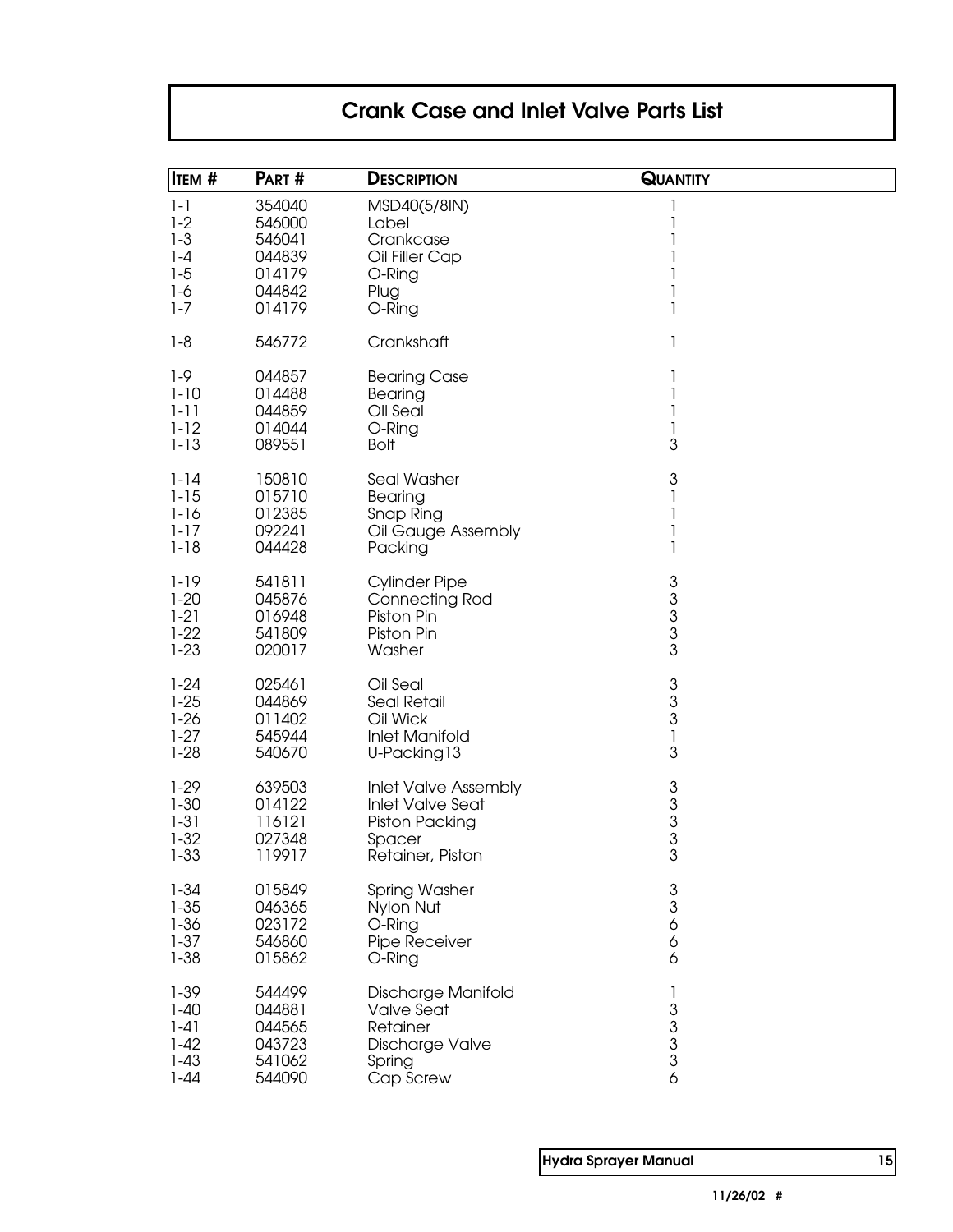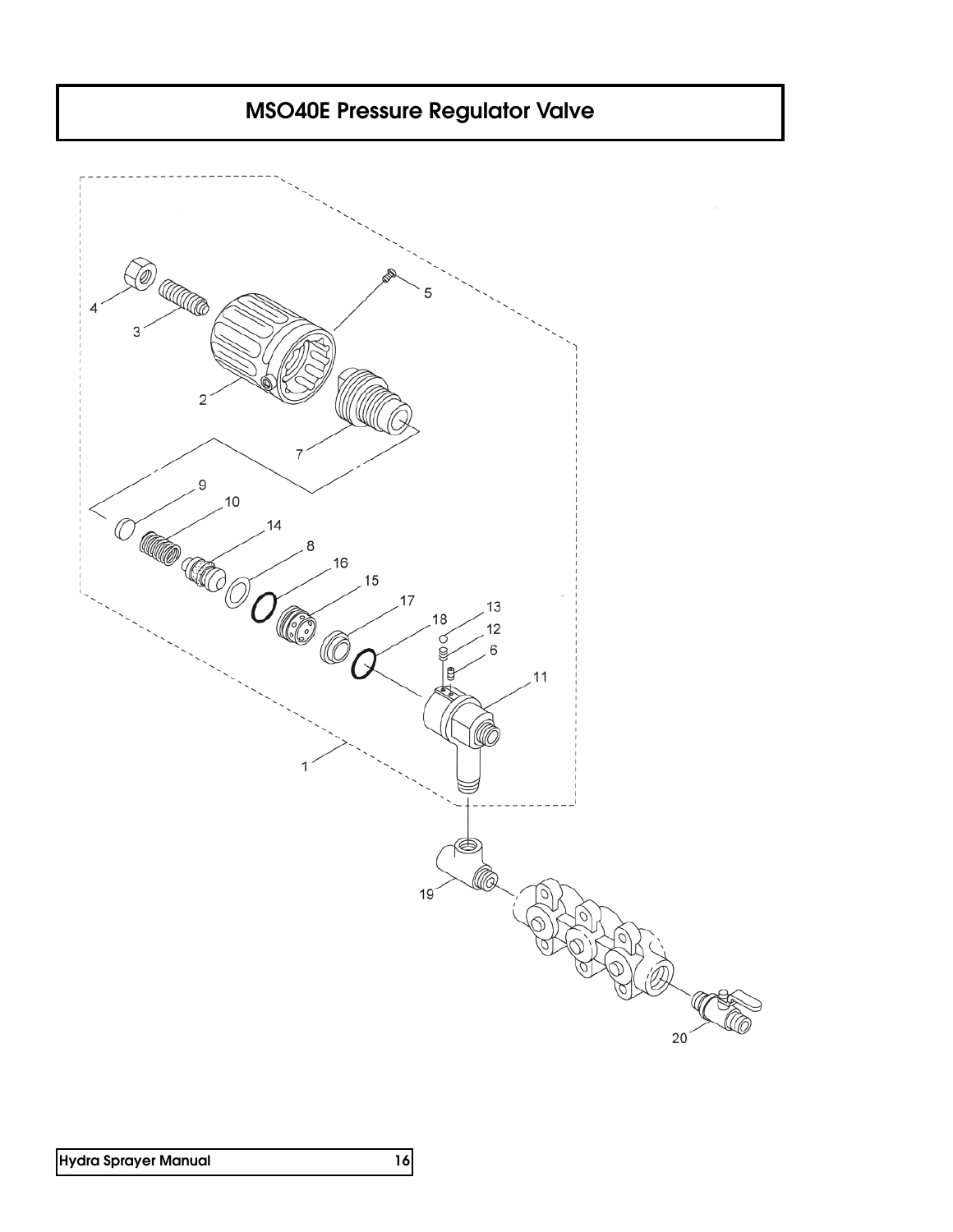# **Pressure Regulator Valve Parts List**

| <b>ITEM</b> # | PART#  | <b>DESCRIPTION</b>       | <b>QUANTITY</b> |  |
|---------------|--------|--------------------------|-----------------|--|
| $2 - 1$       | 546849 | Pressure Regulator Valve |                 |  |
| $2 - 2$       | 540936 | Grip                     |                 |  |
| $2 - 3$       | 088913 | Cap Screw                |                 |  |
| $2 - 4$       | 081039 | Nut                      |                 |  |
| $2 - 5$       | 087483 | Screw                    | $\overline{2}$  |  |
| $2-6$         | 088912 | Cap Screw                |                 |  |
| $2 - 7$       | 106495 | Guide                    |                 |  |
| $2 - 8$       | 106499 | Washer                   |                 |  |
| $2 - 9$       | 541769 | Retainer                 |                 |  |
| $2 - 10$      | 109298 | Spring                   |                 |  |
| $2 - 11$      | 546500 | <b>Body</b>              |                 |  |
| $2 - 12$      | 107221 | Spring                   |                 |  |
| $2 - 13$      | 106498 | Ball                     |                 |  |
| $2 - 14$      | 543591 | Piston Assembly          |                 |  |
| $2 - 15$      | 103306 | Sleeve                   |                 |  |
| $2 - 16$      | 019261 | O-Ring                   |                 |  |
| $2 - 17$      | 543507 | Valve Seat               |                 |  |
| $2 - 18$      | 019261 | O-Ring                   |                 |  |
| $2 - 19$      | 542258 | Tee                      |                 |  |
| $2 - 20$      | 541796 | <b>Cock Assembly</b>     |                 |  |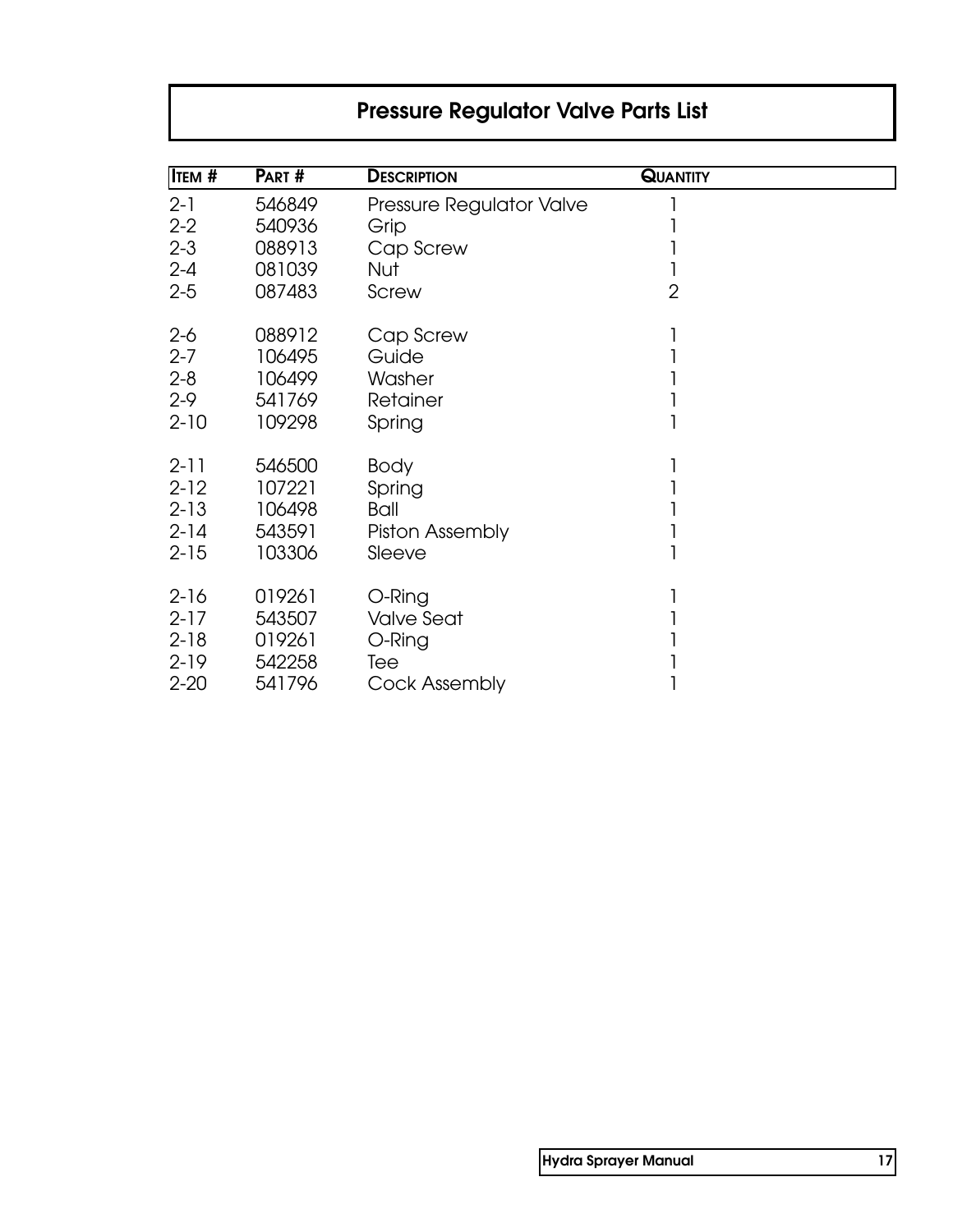### **Troubleshooting**

This power sprayer troubleshooting section shows how to diagnose and resolve problems that may occur in the course of normal operation. If you experience a problem, take the steps indicated for the applicable diagnosis. When you can't determine the cause of a problem or if you have any difficulty, please feel free to contact your nearest dealer or this company's sales office. Please have the following information ready: 1. Model designation 2. Serial number 3. Description of problem (What happened? What were you doing when it happened? What were the conditions when it happened?) For items marked with \*, please request adjustment or repair from your nearest dealer or from this company's sales office.

**WARNING:** Do not change the setting of the screw that is under the cap on the top of the pressure regulator knob. This screw absolutely must not be changed, since that will raise the pressure above rated specifications, damage the machine, and possibly cause injury.

| <b>PROBLEM</b>                                              | Cause                                                                                            | <b>REMEDY</b>                    |
|-------------------------------------------------------------|--------------------------------------------------------------------------------------------------|----------------------------------|
| • Suction is Low or Absent                                  | • Suction strainer is blocked with<br>debris                                                     | • Clear and clean                |
| -Up to Suction Port                                         | • Suction hose is damaged or<br>crooked                                                          | • Repair or replace              |
|                                                             | • Suction hose connector gasket is<br>bad                                                        | • Repair or replace              |
|                                                             | • Connection is bad                                                                              | • Connect properly               |
| $-Suction &$ Pressure<br>Parts (Cylinder Part)              | • Debris is stuck in inlet or<br>discharge valve                                                 | • Clean                          |
|                                                             | • Inlet or discharge valve is<br>assembled improperly                                            | • Assemble properly              |
|                                                             | • Inlet or discharge valve is<br>damaged or worn                                                 | • Repair or replace              |
|                                                             | • Discharge valve spring is<br>damaged                                                           | • Replace                        |
|                                                             | • Piston packing is damaged                                                                      | • Replace                        |
|                                                             | • O-ring is damaged                                                                              | • Replace                        |
|                                                             | • Seal & packing are damaged                                                                     | • Replace                        |
| -Pressure Regulator<br>Part                                 | • Pressure regulator valve lever in is<br><b>RUN</b> position                                    | • Return lever to START position |
|                                                             | • Pressure regulator is stuck                                                                    | • Disassemble & clean            |
| • Pressure Will Not Increase<br>-Suction & Pressure<br>Part | • Insufficient liquid supplied to<br>intake                                                      | • Diagnose under $(1)$           |
| -Pressure Regulator<br>Part                                 | • Pressure regulator valve ball or                                                               | • Replace                        |
|                                                             | valve seat damaged<br>• Pressure regulator valve rod is bad<br>• Pressure regulator valve spring | • Adjust or replace              |
|                                                             | bad                                                                                              | • Repair or replace              |
|                                                             | • Pressure regulator valve spring is                                                             |                                  |
|                                                             | damaged or weak                                                                                  | • Replace                        |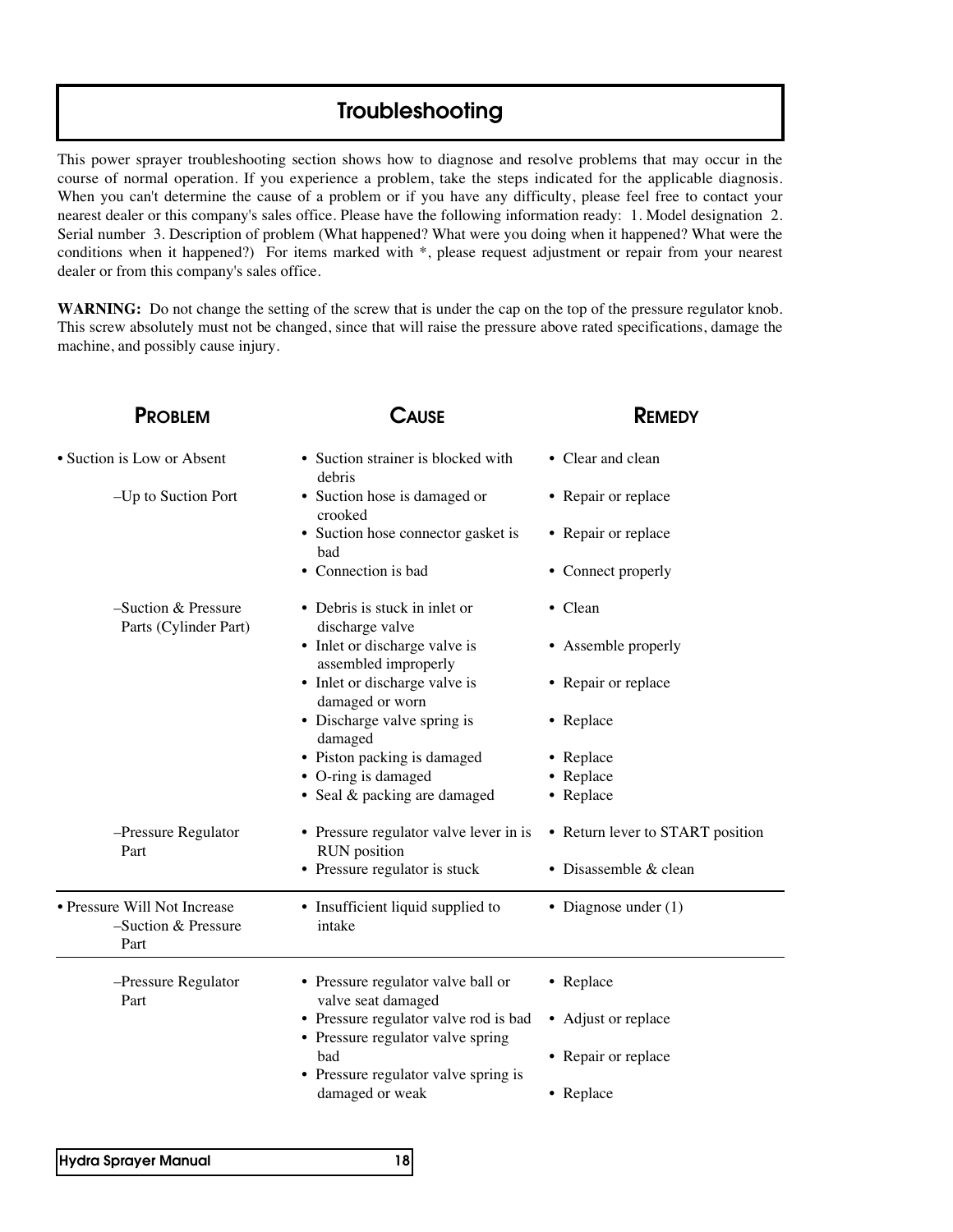| Troubleshooting                                         |                                                                                                                                                                     |                                                                                 |
|---------------------------------------------------------|---------------------------------------------------------------------------------------------------------------------------------------------------------------------|---------------------------------------------------------------------------------|
| <b>PROBLEM</b>                                          | <b>CAUSE</b>                                                                                                                                                        | <b>REMEDY</b>                                                                   |
| • Pressure Falls When Spray<br>Gun is Opened<br>-Nozzle | • Nozzle is worn<br>• Nozzle sprays too much liquid                                                                                                                 | • Replace<br>• Replace with suitable nozzle                                     |
| -Power Spray                                            | • Intake liquid amount is too small                                                                                                                                 | • Diagnose under $(1)$                                                          |
| $-Hose$                                                 | • Sprayer hose is too long<br>• Sprayer hose it too narrow gauge<br>• Water is leaking at hose<br>connection parts                                                  | • Make it the proper length<br>• Make it the proper gauge<br>•Repair or replace |
| • Sprayer Hose Vibrates                                 | • Pressure regulator valve works<br>poorly<br>• Faults in intake or pressure<br>assemblies (stopped up, slack)                                                      | • Disassemble or adjust<br>• Clean                                              |
| • Noise                                                 | • Loose or worn key<br>• Conrod bolt or other bolt is loose<br>• Bearings are damage<br>• Pressure regulator valve is<br>assembled wrong<br>• Air is being drawn in | • Tighten or replace<br>• Tighten<br>• Replace<br>• Adjust<br>• Inspect         |
| • Liquid or Oil Leak                                    | • O-rings are damaged<br>• Seal & packing are damaged<br>• Oil seal is damaged<br>• Clamping or assembly are<br>incorrect                                           | • Replace<br>• Replace<br>• Replace<br>• Disassemble or adjust                  |
| • Motor Will Not Run                                    |                                                                                                                                                                     | • Make sure pressure control knob is                                            |

 $\overline{a}$ 

- in start position
- Check electrical connections to unit
- Check condition of switch
- Check condition of cord
- Have all motor or electrical service done by a qualified electrician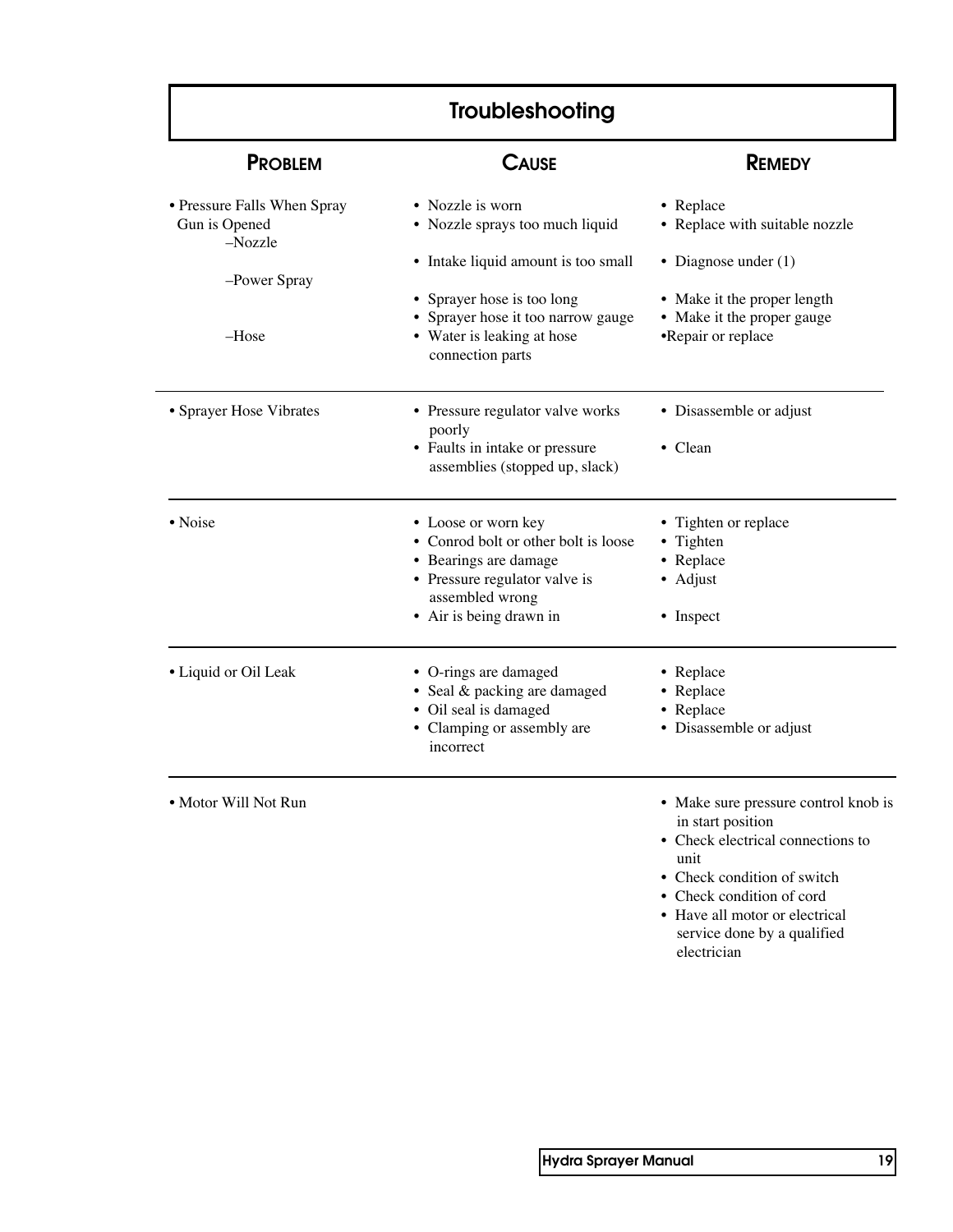| <b>Notes</b> |
|--------------|
|              |
|              |
|              |
|              |
|              |
|              |
|              |
|              |
|              |
|              |
|              |
|              |
|              |
|              |
|              |
|              |
|              |
|              |